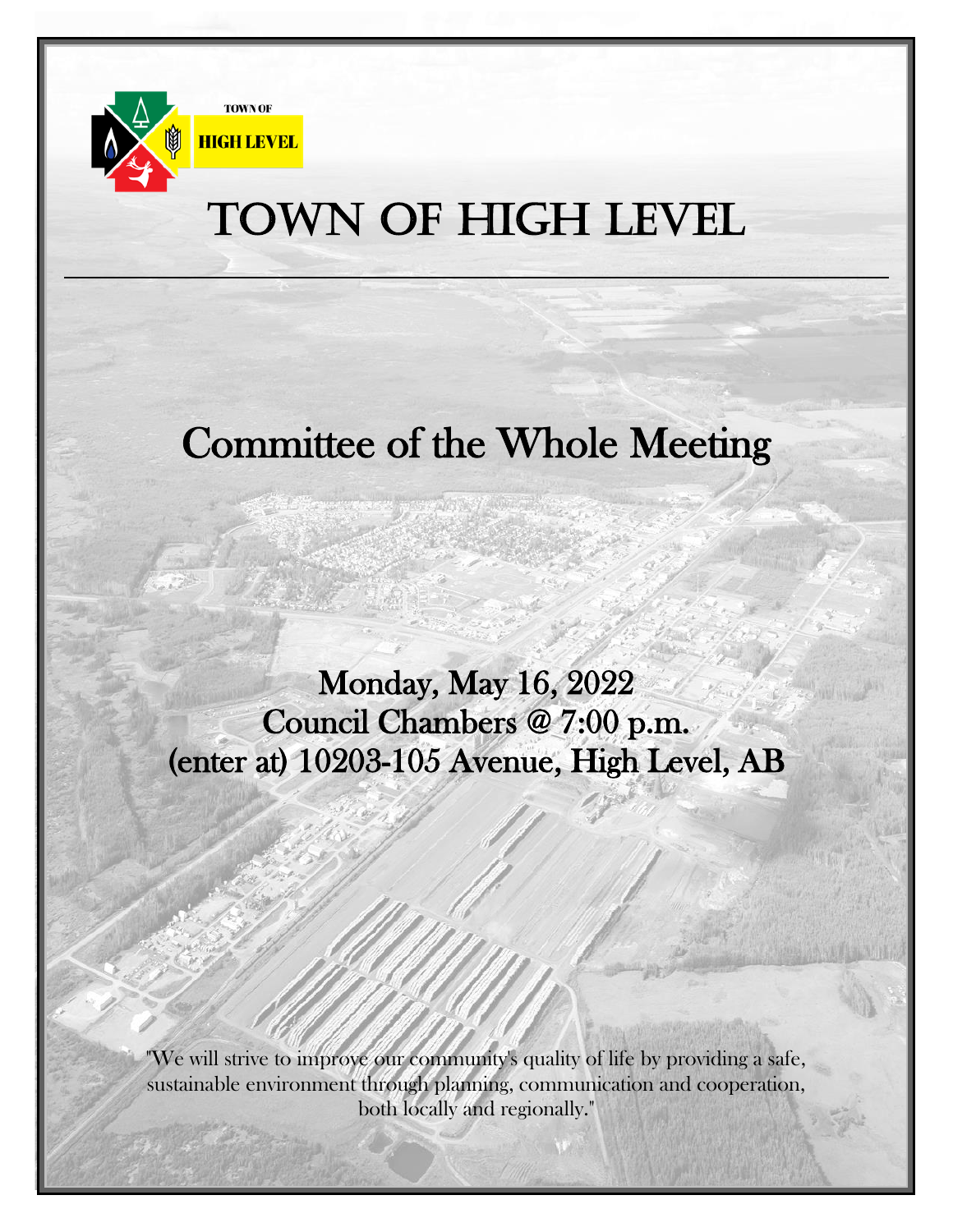## **SHIRIO ORDER** CALL TO ORDER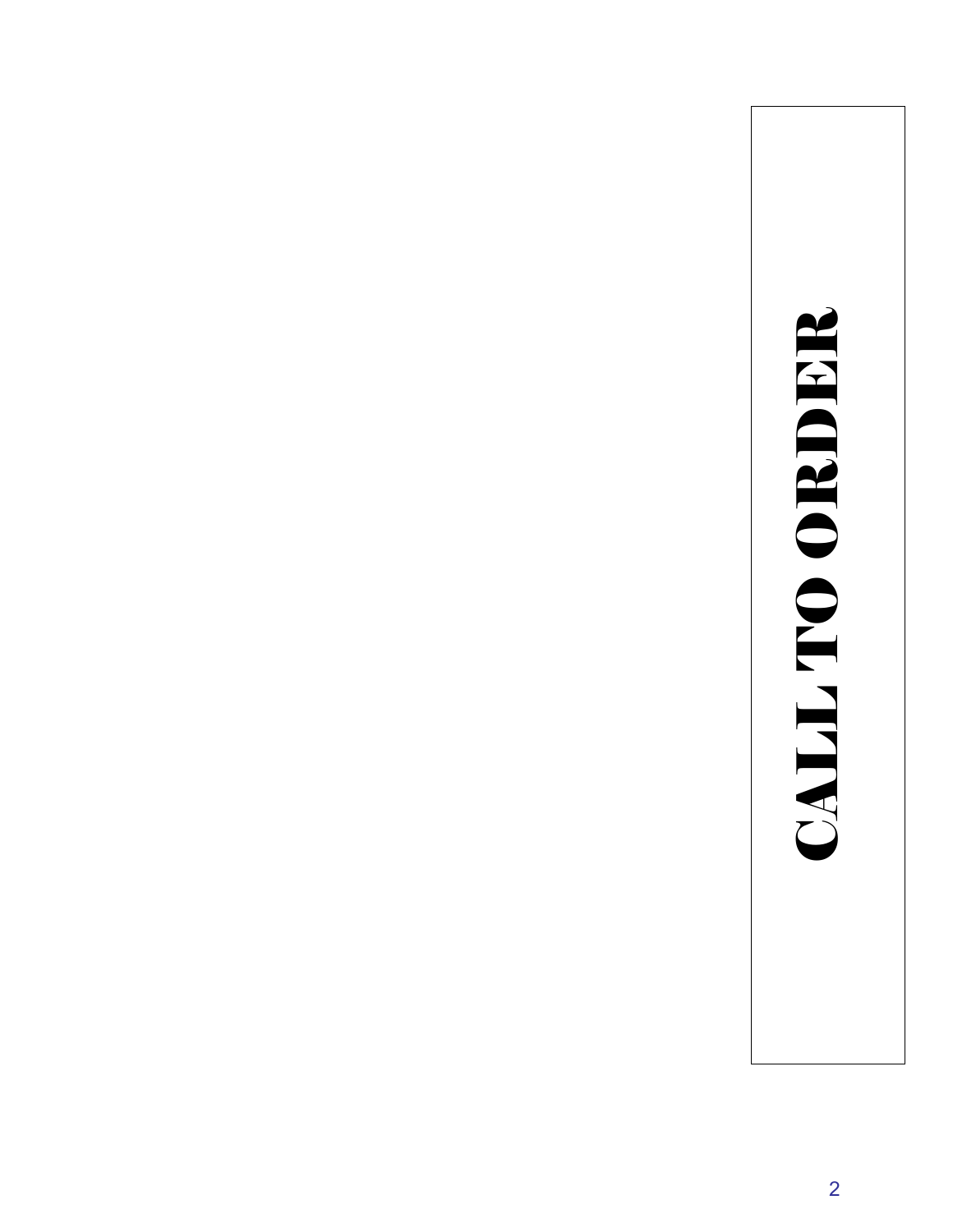# **ADOPTION OF AGENDA** ADOPTION OF AGENDA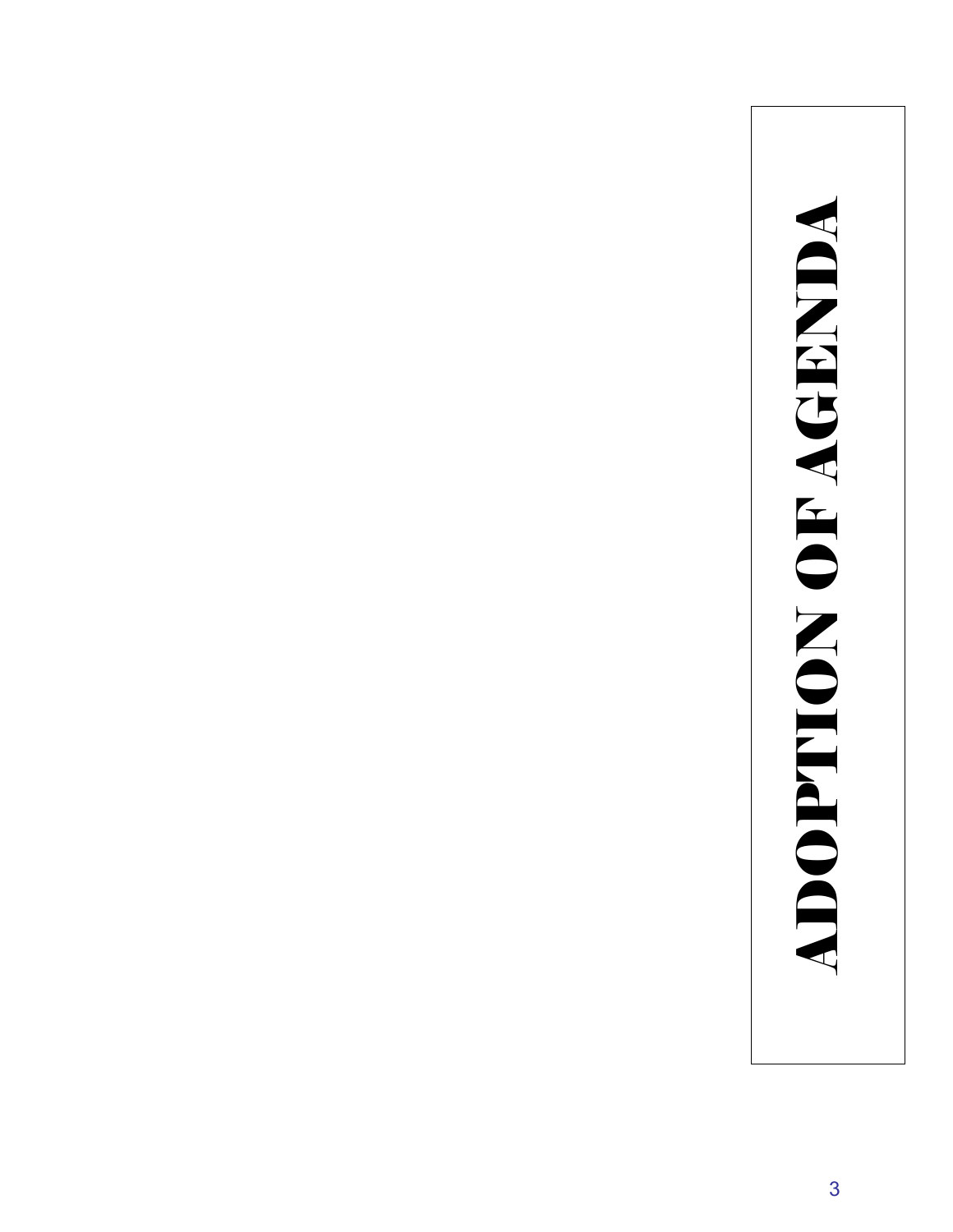

 **COMMITTEE OF THE WHOLE MEETING Council Chambers at 7:00 p.m. May 16, 2022**

### **AGENDA**

| Item                                                                                                            |                                | Pg        |
|-----------------------------------------------------------------------------------------------------------------|--------------------------------|-----------|
| <b>1. CALL TO ORDER</b>                                                                                         |                                |           |
| 2. ADOPTION OF AGENDA<br>2.1 Committee of the Whole Meeting Agenda for<br>May 16, 2022                          |                                | $4 - 5$   |
| <b>3. DELEGATIONS</b><br>None.                                                                                  |                                |           |
| <b>4. APPROVAL OF THE MINUTES</b><br>4.1 Committee of the Whole Meeting unapproved<br>minutes of April 19, 2022 | Council approval.              | $7 - 9$   |
| <b>5. DELEGATION BUSINESS</b><br>None.                                                                          |                                |           |
| <b>6. OLD BUSINESS</b><br>None.                                                                                 |                                |           |
| <b>7. NEW BUSINESS</b><br>7.1 Debt Management Policy - DRAFT                                                    | Council review and discussion. | $11 - 15$ |
| <b>8. CORRESPONDENCE FOR ACTION</b><br>None.                                                                    |                                |           |
| 9. CORRESPONDENCE FOR INFORMATION<br>None.                                                                      |                                |           |
| <b>10. NOTICE OF MOTIONS</b><br>None.                                                                           |                                |           |
| <b>11. QUESTION PERIOD</b>                                                                                      |                                |           |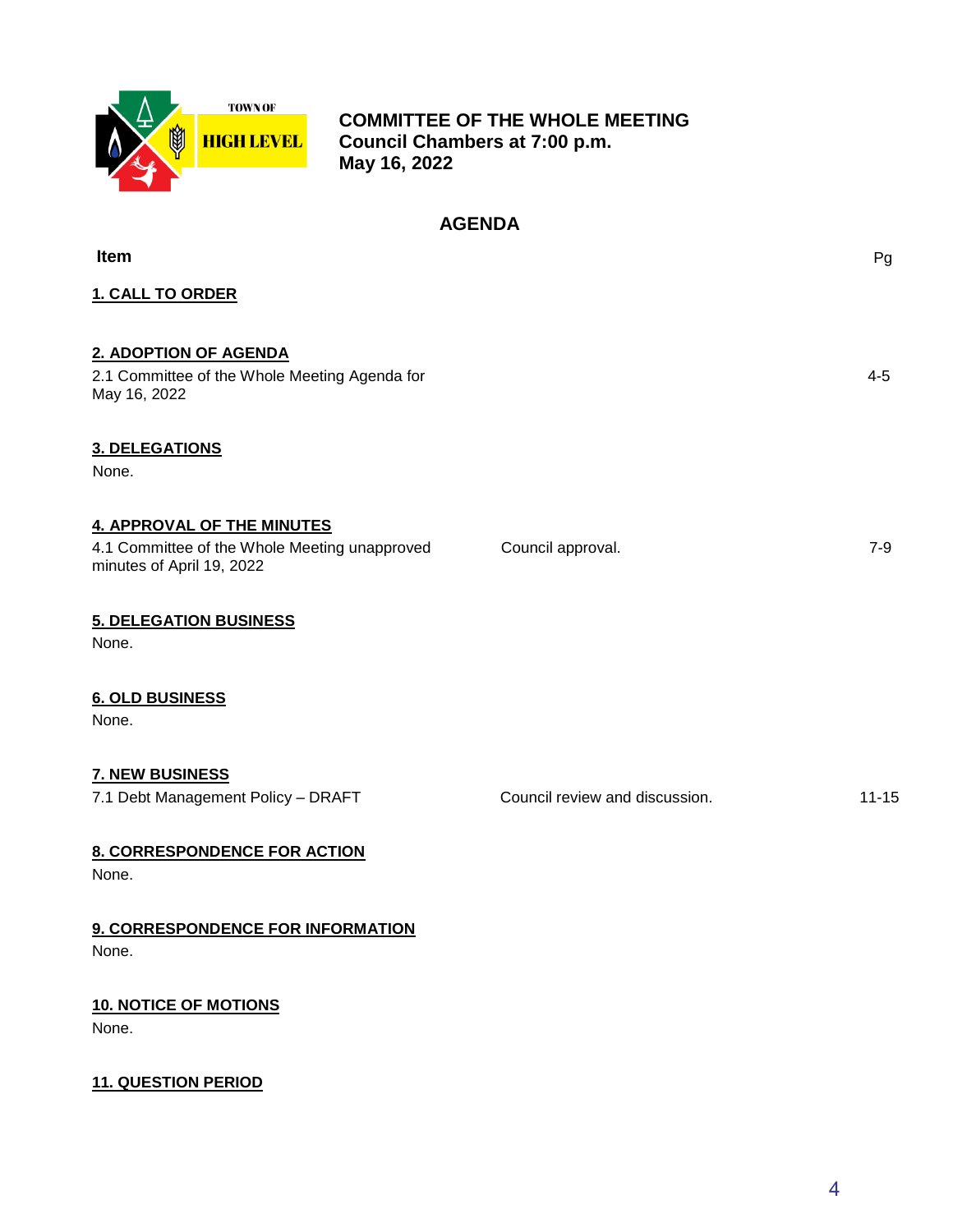### **12. CLOSED SESSION**

12.1 2022 Designated Industrial Property Assessment Complaints - Advice from officials, pursuant to FOIP, Part 1, Division 2 Section 24(1)(b)(i)

12.2 RFD: Film Industry Task Force - Personal privacy, pursuant to FOIP, Part 1, Division 2, section  $17(4)(d)$ 

### **13. ADJOURNMENT**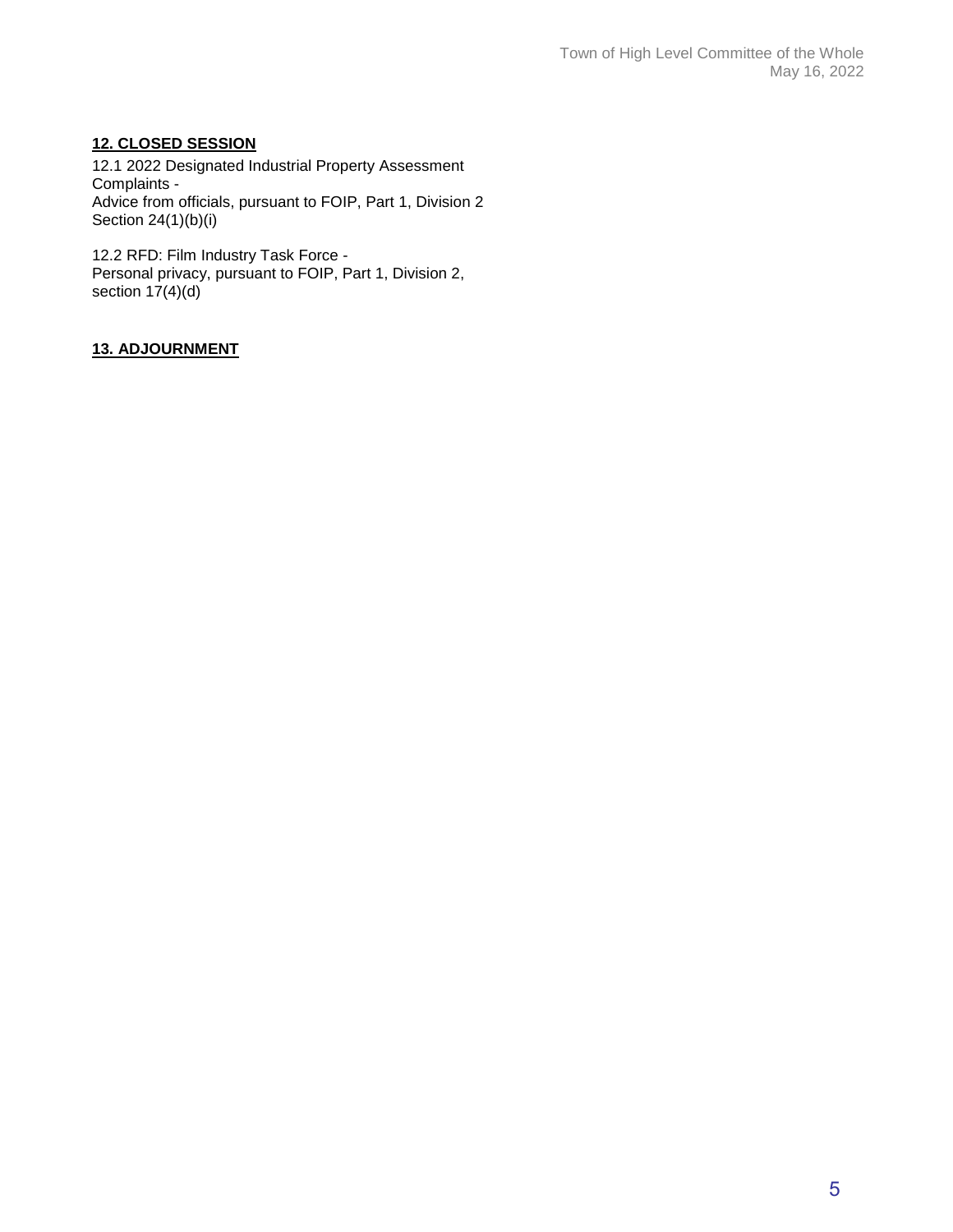# **APPROVAL OF MINUTES** APPROVAL OF MINUTES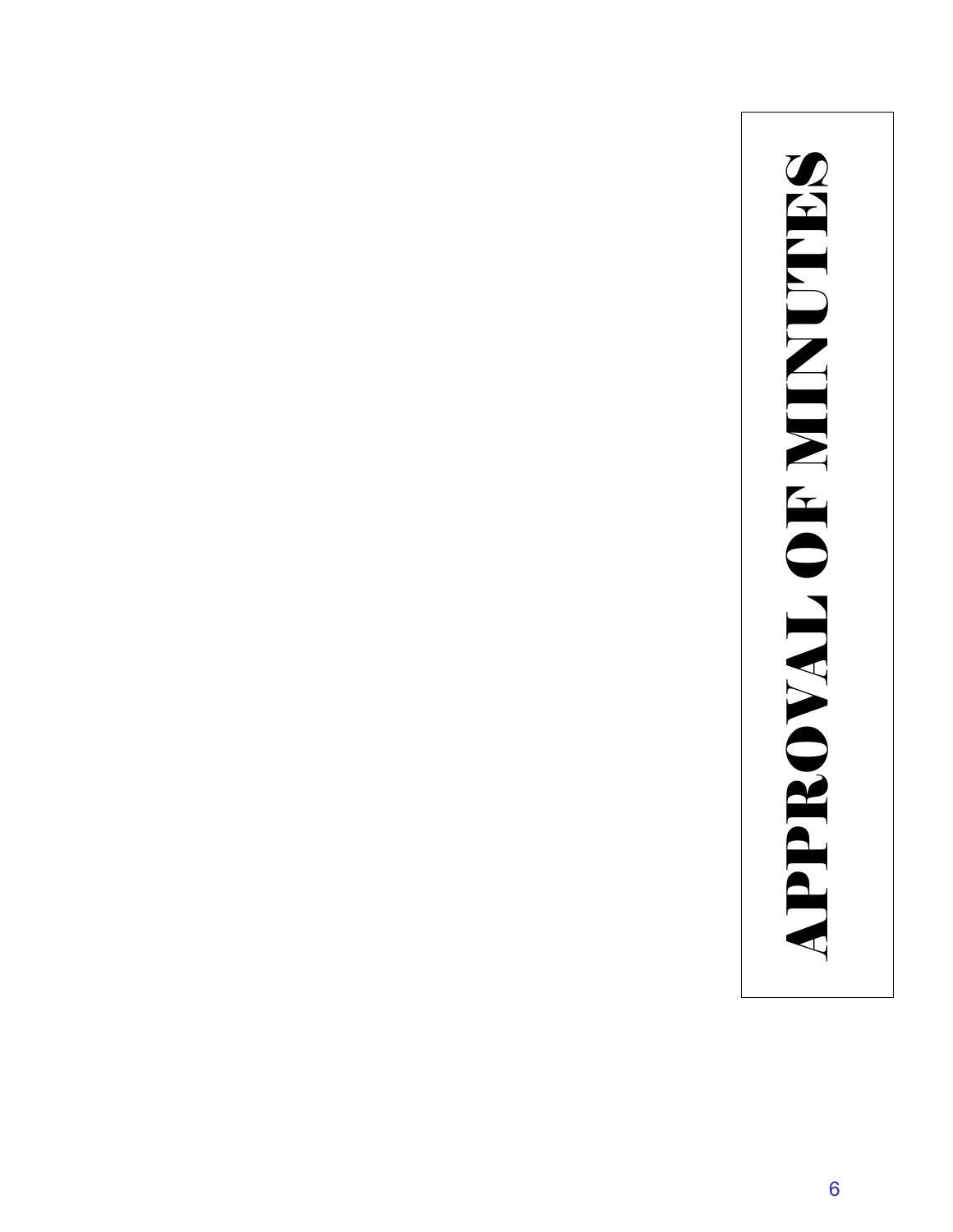

 **COMMITTEE OF THE WHOLE MEETING Council Chambers April 19, 2022 @ 7:00 p.m.**

### **UNAPPROVED MINUTES**

| Council                                                                  | Boyd Langford<br><b>Crystal McAteer</b><br><b>Brent Anderson</b><br>Robyn Dwyer<br>Terry Jessiman<br>Josh Lambert                                                    | Deputy Mayor (Chair)<br>Mayor (virtual)<br>Councillor<br>Councillor<br>Councillor (virtual)<br>Councillor                                                                                                 |
|--------------------------------------------------------------------------|----------------------------------------------------------------------------------------------------------------------------------------------------------------------|-----------------------------------------------------------------------------------------------------------------------------------------------------------------------------------------------------------|
| <b>Regrets</b>                                                           | Jan Welke                                                                                                                                                            | Councillor                                                                                                                                                                                                |
| <b>Staff</b>                                                             | <b>Ruth Rolfe</b><br><b>Keith Straub</b><br><b>Bill Schnarr</b><br><b>Hayley Gavin</b><br><b>Charles Carstens</b><br>Sandra Beaton                                   | Director of Community Services<br><b>Director of Operations</b><br><b>Communications Coordinator</b><br>Land Use and Planning Manager (virtual)<br>HR & IT Manager<br>Municipal Clerk/Recording Secretary |
| <b>1. CALL TO ORDER</b>                                                  |                                                                                                                                                                      |                                                                                                                                                                                                           |
|                                                                          |                                                                                                                                                                      | Deputy Mayor Langford called the meeting to order at 7:00 p.m.                                                                                                                                            |
| <b>2. ADOPTION OF AGENDA</b>                                             |                                                                                                                                                                      |                                                                                                                                                                                                           |
| 2.1 Adoption of the Committee of the<br>Whole Agenda for April 19, 2022. | Deputy Mayor Langford asked if there were any additions or<br>amendments to the agenda.                                                                              |                                                                                                                                                                                                           |
|                                                                          | <b>Recommendation 026-22</b><br>Moved by Councillor Dwyer<br>THAT Council adopt the April 19, 2022 Committee of the Whole<br>agenda as circulated.<br><b>CARRIED</b> |                                                                                                                                                                                                           |
|                                                                          |                                                                                                                                                                      |                                                                                                                                                                                                           |
| <b>3. DELEGATIONS</b>                                                    | None.                                                                                                                                                                |                                                                                                                                                                                                           |
|                                                                          |                                                                                                                                                                      |                                                                                                                                                                                                           |
| <b>4. APPROVAL OF THE MINUTES</b>                                        |                                                                                                                                                                      |                                                                                                                                                                                                           |
| 4.1 Committee of the Whole Meeting<br>Minutes of March 21, 2022.         | <b>Recommendation 027-22</b><br>Moved by Councillor Lambert<br>THAT Council approve the Committee of the Whole meeting<br>minutes of March 21, 2022 as circulated.   |                                                                                                                                                                                                           |
|                                                                          | CARRIED                                                                                                                                                              |                                                                                                                                                                                                           |
| <b>5. DELEGATION BUSINESS</b>                                            |                                                                                                                                                                      |                                                                                                                                                                                                           |
|                                                                          | None.                                                                                                                                                                |                                                                                                                                                                                                           |
| <b>6. OLD BUSINESS</b>                                                   |                                                                                                                                                                      |                                                                                                                                                                                                           |
|                                                                          | None.                                                                                                                                                                |                                                                                                                                                                                                           |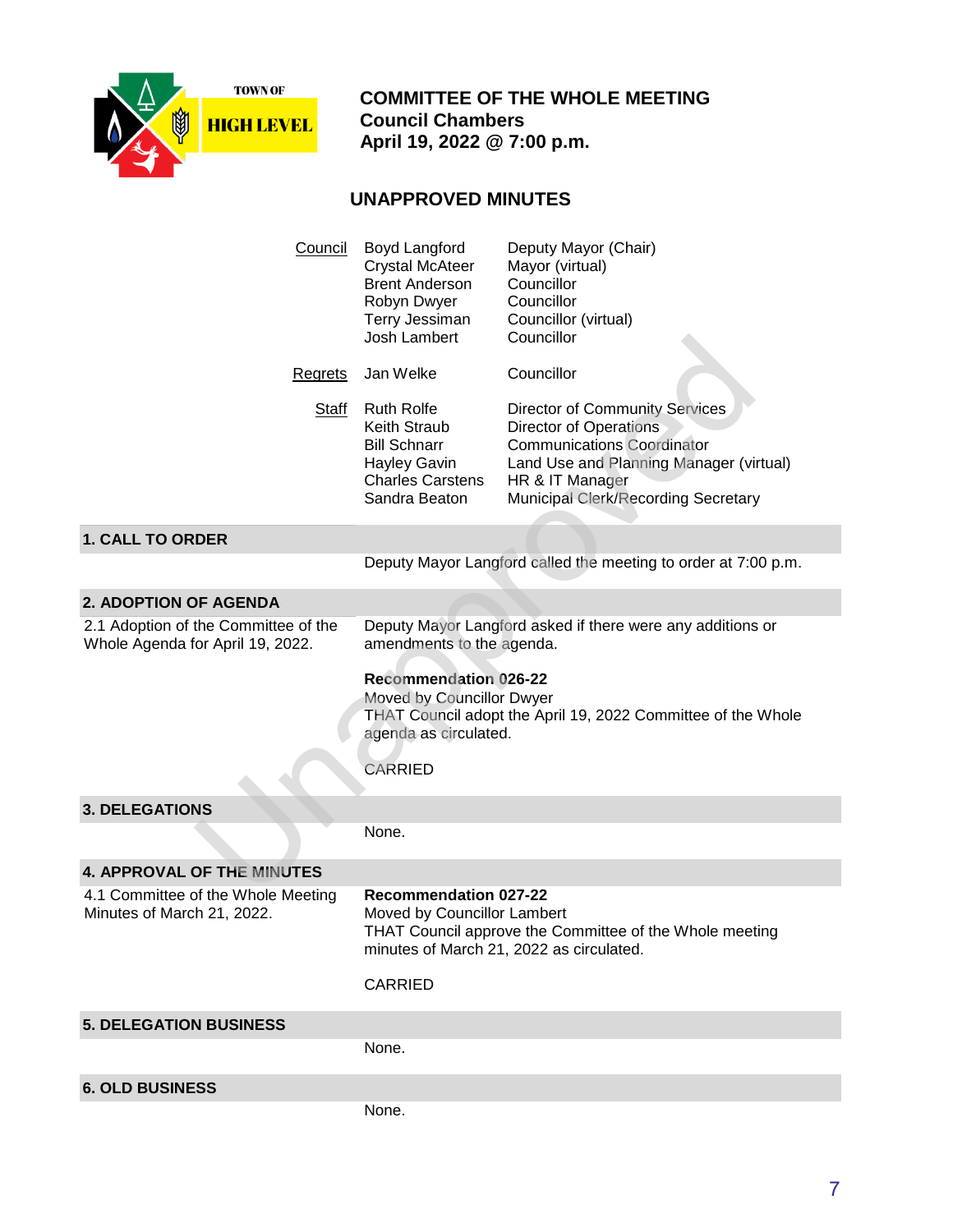| <b>7. NEW BUSINESS</b>                                                                                                                                              |                                                                                                                                                                                                                                                                                                                                                                                                                                                                                                                           |
|---------------------------------------------------------------------------------------------------------------------------------------------------------------------|---------------------------------------------------------------------------------------------------------------------------------------------------------------------------------------------------------------------------------------------------------------------------------------------------------------------------------------------------------------------------------------------------------------------------------------------------------------------------------------------------------------------------|
| 7.1 Land Use Bylaw 1018-21,<br>Proposed Amendment to allow select<br>Commercial Uses within the R-3<br>(High-Density Residential Land Use<br><b>District</b>        | <b>Recommendation 028-22</b><br>Moved by Councillor Lambert<br>THAT Council accept the discussion regarding a proposed<br>amendment to Land Use Bylaw 1018-21 for information.<br><b>CARRIED</b>                                                                                                                                                                                                                                                                                                                          |
| <b>8. CORRESPONDENCE FOR ACTION</b>                                                                                                                                 |                                                                                                                                                                                                                                                                                                                                                                                                                                                                                                                           |
|                                                                                                                                                                     | None.                                                                                                                                                                                                                                                                                                                                                                                                                                                                                                                     |
| <b>9. CORRESPONDENCE FOR INFORMATION</b>                                                                                                                            |                                                                                                                                                                                                                                                                                                                                                                                                                                                                                                                           |
|                                                                                                                                                                     | None.                                                                                                                                                                                                                                                                                                                                                                                                                                                                                                                     |
| <b>10. NOTICE OF MOTIONS</b>                                                                                                                                        |                                                                                                                                                                                                                                                                                                                                                                                                                                                                                                                           |
|                                                                                                                                                                     | None.                                                                                                                                                                                                                                                                                                                                                                                                                                                                                                                     |
| <b>11. QUESTION PERIOD</b>                                                                                                                                          |                                                                                                                                                                                                                                                                                                                                                                                                                                                                                                                           |
|                                                                                                                                                                     | None.                                                                                                                                                                                                                                                                                                                                                                                                                                                                                                                     |
| <b>12. CLOSED SESSION</b>                                                                                                                                           |                                                                                                                                                                                                                                                                                                                                                                                                                                                                                                                           |
|                                                                                                                                                                     | Deputy Mayor Langford ended this portion of the meeting, and then<br>requested a motion to move into closed session.<br><b>Recommendation 029-22</b><br>Moved by Councillor Anderson<br>THAT Council move into Closed Session at 7:12 p.m., per FOIP<br>Part 1, Division 2, sections 23 and 24.<br><b>CARRIED</b><br>The following individuals remained in the Closed Session portion of<br>the meeting:<br>Elected officials - B. Langford, C. McAteer (virtual), B. Anderson,<br>R. Dwyer, T. Jessiman, J. Lambert; and |
|                                                                                                                                                                     | Staff: R. Rolfe, K. Straub, B. Schnarr, H. Gavin (virtual),<br>C. Carstens and S. Beaton.<br><b>Recommendation 030-22</b><br>Moved by Councillor Dwyer<br>THAT Council move out of Closed Session at 8:28 p.m.                                                                                                                                                                                                                                                                                                            |
|                                                                                                                                                                     | <b>CARRIED</b>                                                                                                                                                                                                                                                                                                                                                                                                                                                                                                            |
| 12.1 Road Project Local Improvement<br>Options-<br>Local public body confidences and<br>Advice from officials, pursuant to<br>FOIP Part 1, Div 2, sections 23(1)(b) | <b>Recommendation 031-22</b><br>Moved by Councillor Lambert<br>THAT Council rise and report the Road Project Local Improvement<br>Options item to the May 9 <sup>th</sup> Regular Council meeting.                                                                                                                                                                                                                                                                                                                        |
| and $24(1)(b)(i)$ and (g), respectively.                                                                                                                            | <b>CARRIED</b>                                                                                                                                                                                                                                                                                                                                                                                                                                                                                                            |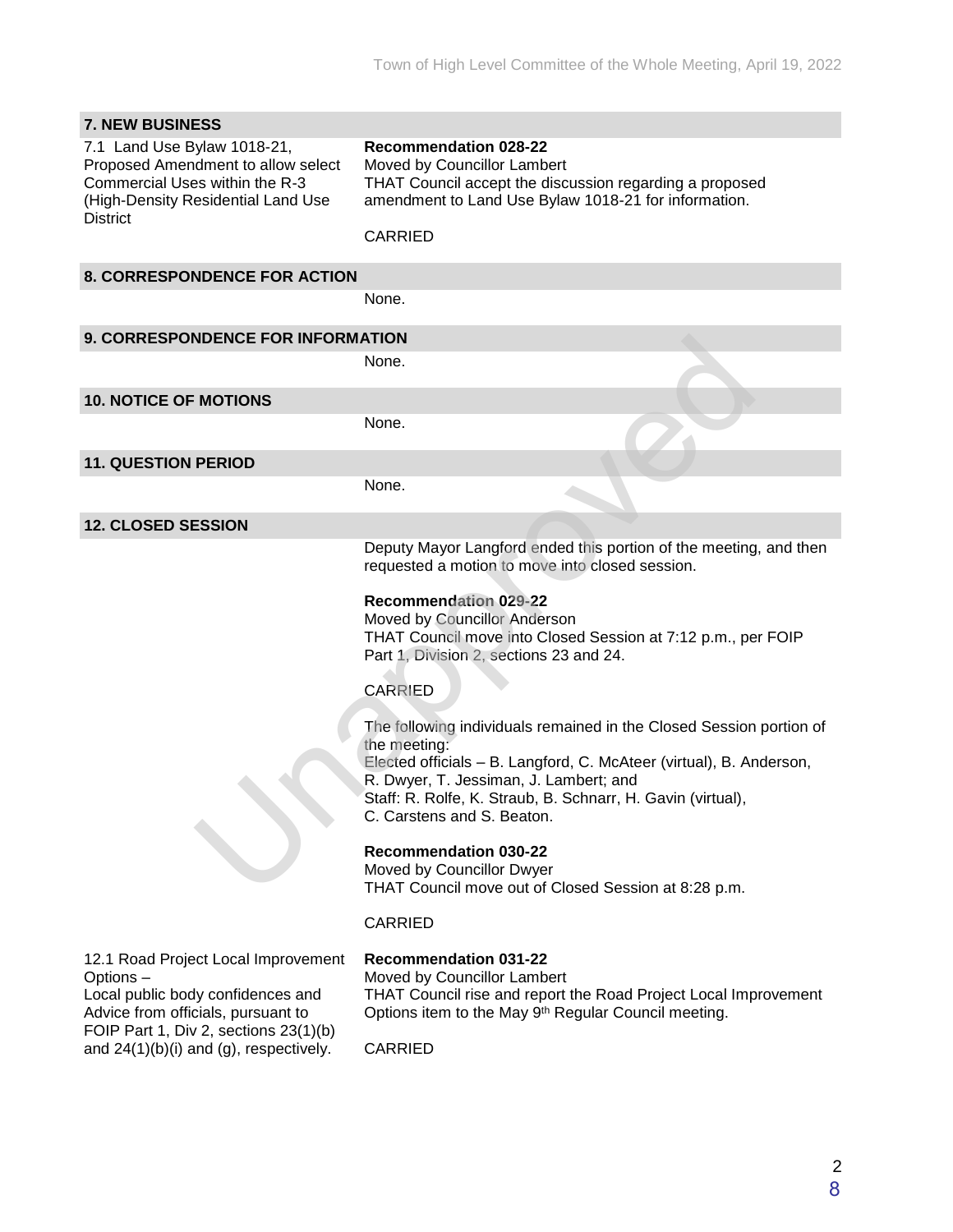12.2 Draft Strategic Plan Goals & Objectives, and Draft Survey Questions – Advice from Officials pursuant to FOIP Part 1, Div 2, sections 24(1)(a),  $(b)(i)$  and  $(c)$ 

### **Recommendation 032-22**

Moved by Councillor Anderson THAT Council received the discussion regarding the Draft Strategic Plan Goals & Objectives for information.

CARRIED

### **13. ADJOURNMENT**

### **Recommendation 033-22**

Moved by Councillor Lambert THAT Council adjourn the April 19, 2022 Committee of the Whole meeting at 8:29 p.m.

CARRIED Una CARRIED CARRIED

Mayor

Municipal Clerk

 $\frac{1}{2}$  ,  $\frac{1}{2}$  ,  $\frac{1}{2}$  ,  $\frac{1}{2}$  ,  $\frac{1}{2}$  ,  $\frac{1}{2}$  ,  $\frac{1}{2}$  ,  $\frac{1}{2}$  ,  $\frac{1}{2}$  ,  $\frac{1}{2}$ 

 $\overline{\phantom{a}}$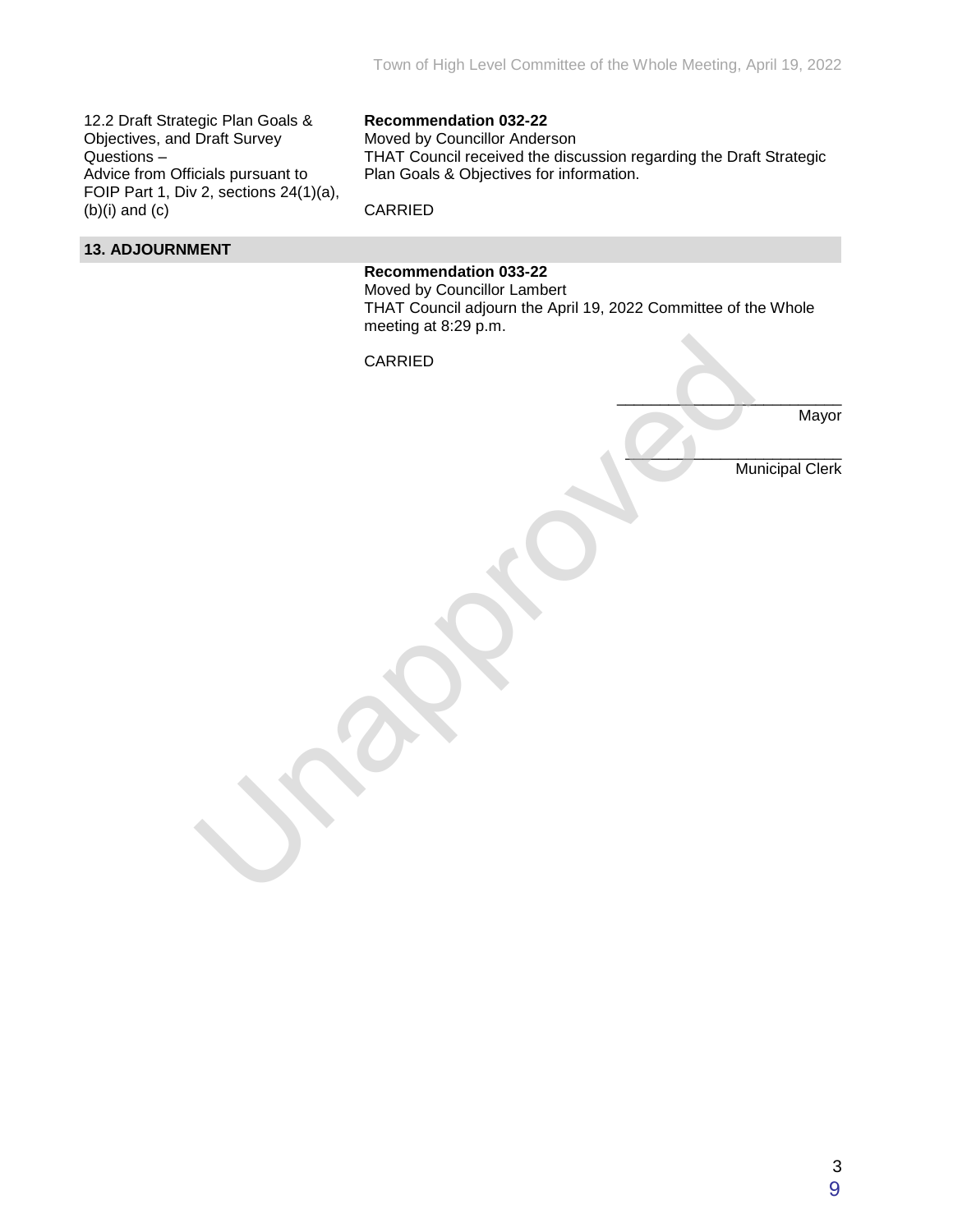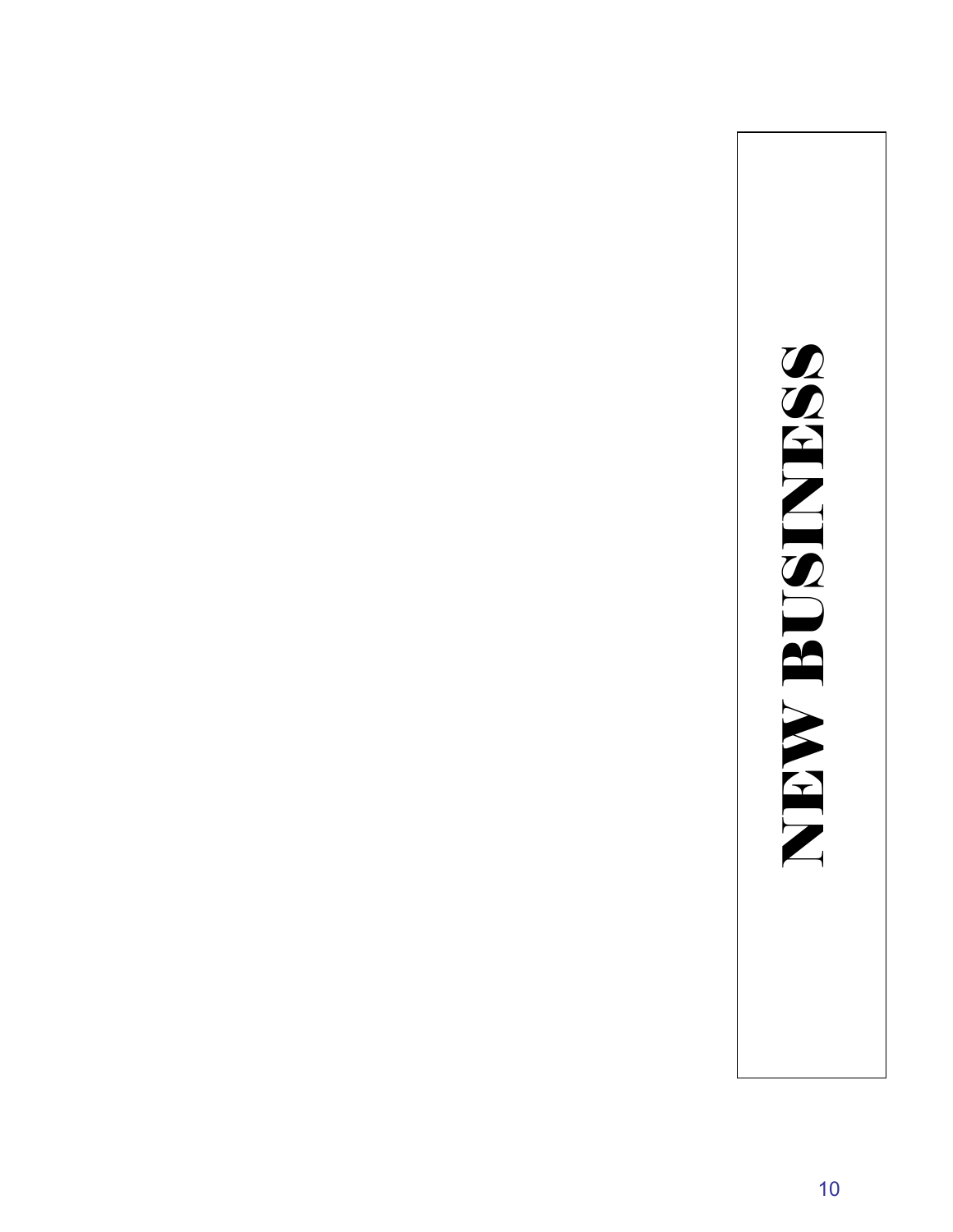

| <b>Debt Management Policy</b> |  |
|-------------------------------|--|
| Council                       |  |
| <b>Resolution# XXX-22</b>     |  |
| May 24, 2022                  |  |
| <b>None</b>                   |  |
|                               |  |

### **1. Purpose**

This Policy provides financial guidelines and appropriate controls for the issuance and use of new debt and to ensure the responsible management of the Town's financial resources.

### **2. Statement**

- 2.1 Debt is an ongoing component of the Town's capital financing structure and is integrated into the Town's long term plans and strategies.
- 2.2 Debt must be Affordable and Sustainable. The Town must maintain Flexibility to issue Debt in response to emerging financing needs.
- 2.3 Debt must be structured in a way that is fair and equitable to those who pay and benefit from the underlying assets over time.
- 2.4 Debt decisions must contribute to a sustainable and vibrant Town by balancing quality of life and financial considerations.
- 2.5 The issuance of new Debt must be approved by Town Council.
- 2.6 Debt must be managed, monitored and reported upon.

### **3.0 Definitions**

- 3.1 **Affordability** means ability to pay for debt servicing costs and life cycle expenditures for the underlying asset. The overall measure of affordable debt is the burden of debt servicing costs and life cycle expenditures relative to Town revenues.
- 3.2 **Capital Expenditures** means expenditures incurred to acquire, develop, renovate or replace capital assets in accordance with terms outlined in the Town's Tangible Capital Asset Policy.
- 3.3 **Town Revenues** means annual revenues as reported in the latest audited financial statements of the Town prior to the time of calculation, as calculated under the Debt Limit Regulation A.R. 255/2000, as amended and includes revenues from taxes, utilities, user fees, departmental and corporate programs, developer and customer contributions, and excluding any grants from the Government of Canada and/or Alberta for the purposes of acquiring capital property.

11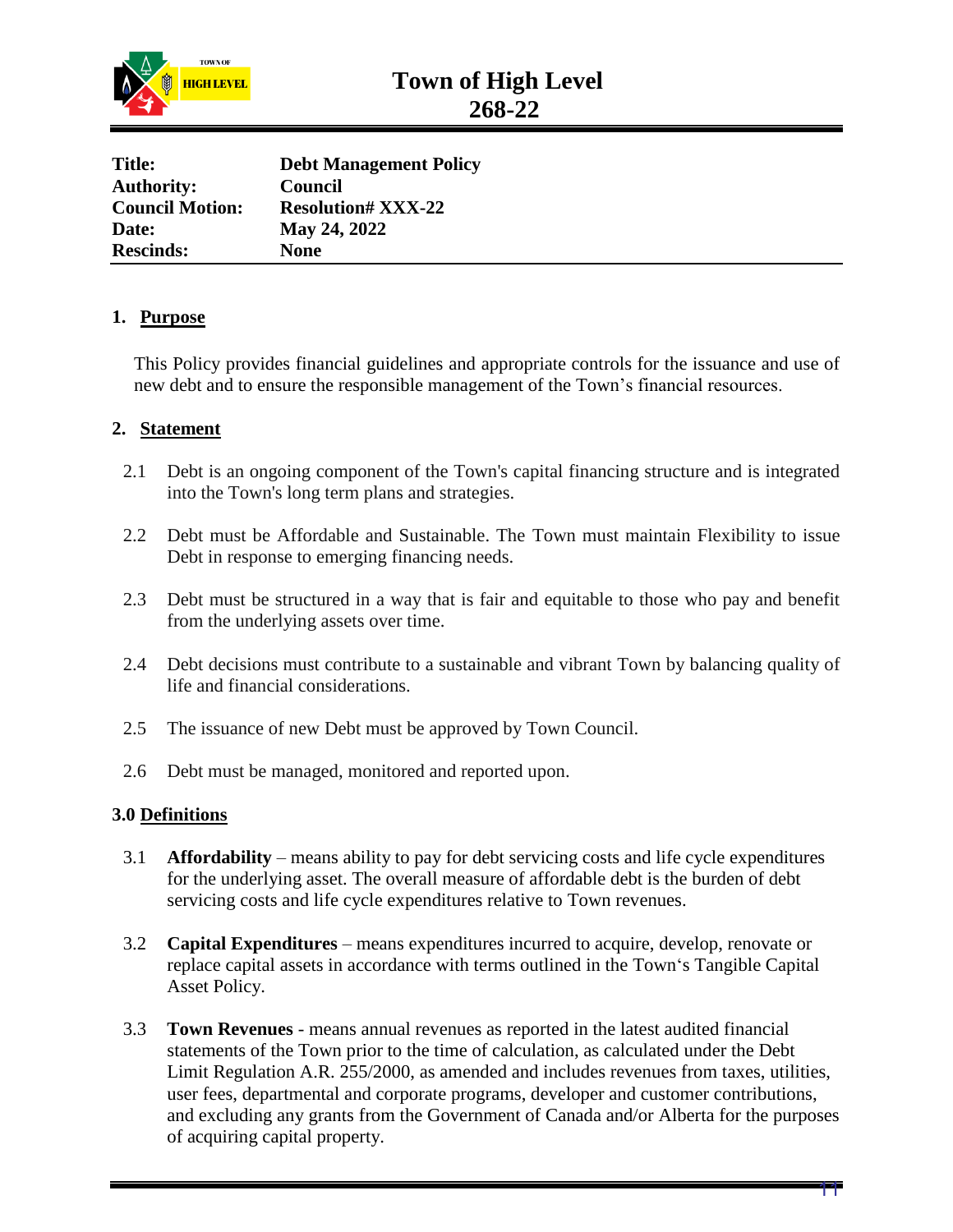- 3.4 **Debt** means borrowing as defined under MGA section 241(a). In the case of the Town, this is usually in the form of a debenture varying in debt Terms. Other forms of debt include but are not limited to, leases of capital property as defined under MGA section 241, Public Private Partnerships (PPP), Community Revitalization Levy financing, and loans and loan guarantees issued under section 264 & 265 of MGA.
- 3.5 **Debt Servicing** means annual required debt repayments including interest and principal.
- 3.6 **Debt Term** The period of time during which Debt payments are made. At the end of the Debt Term, the Debt must be paid in full.
- 3.7 **Flexibility** is the ability of the Town to issue new debt in response to emerging financing needs.
- 3.8 **Internal Municipal Debt Limits** means the Town's maximum debt level.
- 3.9 **Interim financing** means borrowing made for the purpose of temporarily financing a capital project as defined under MGA section 259.
- 3.10 **Long-Term Debt** debt with terms greater than five years as defined under MGA section 258.
- 3.11 **MGA** means the Municipal Government Act, RSA 2000, c M-26 as amended.
- 3.12 **Provincial Regulation** means the Debt Limit Regulations AR 255/2000 as amended.
- 3.13 **Self-Liquidating Debt** debt assumed to fund capital expenditures by activities or programs which are self-funded, including but not limited to Utilities and local improvements.
- 3.14 **Short-Term Debt** debt with terms of five years or less as defined under MGA section 257. For the purpose of this procedure, short-term debt excludes a line of credit and the issue and sale of commercial paper in the form of short-term promissory notes maturing not more than one year from the date of issue for the purpose of financing operating expenditures.
- 3.15 **Sustainable** means meeting present needs without compromising the ability to meet future needs.
- 3.16 **Tax Levy Revenues** means revenues generated to pay for tax-supported operations. This includes revenues such as property taxes, non-municipally owned utility user fees, fines, permits and investment income.
- 3.17 **Tax-Supported Debt**  means debt issued for capital expenditures related to taxsupported operations. This debt is repaid using tax levy revenues.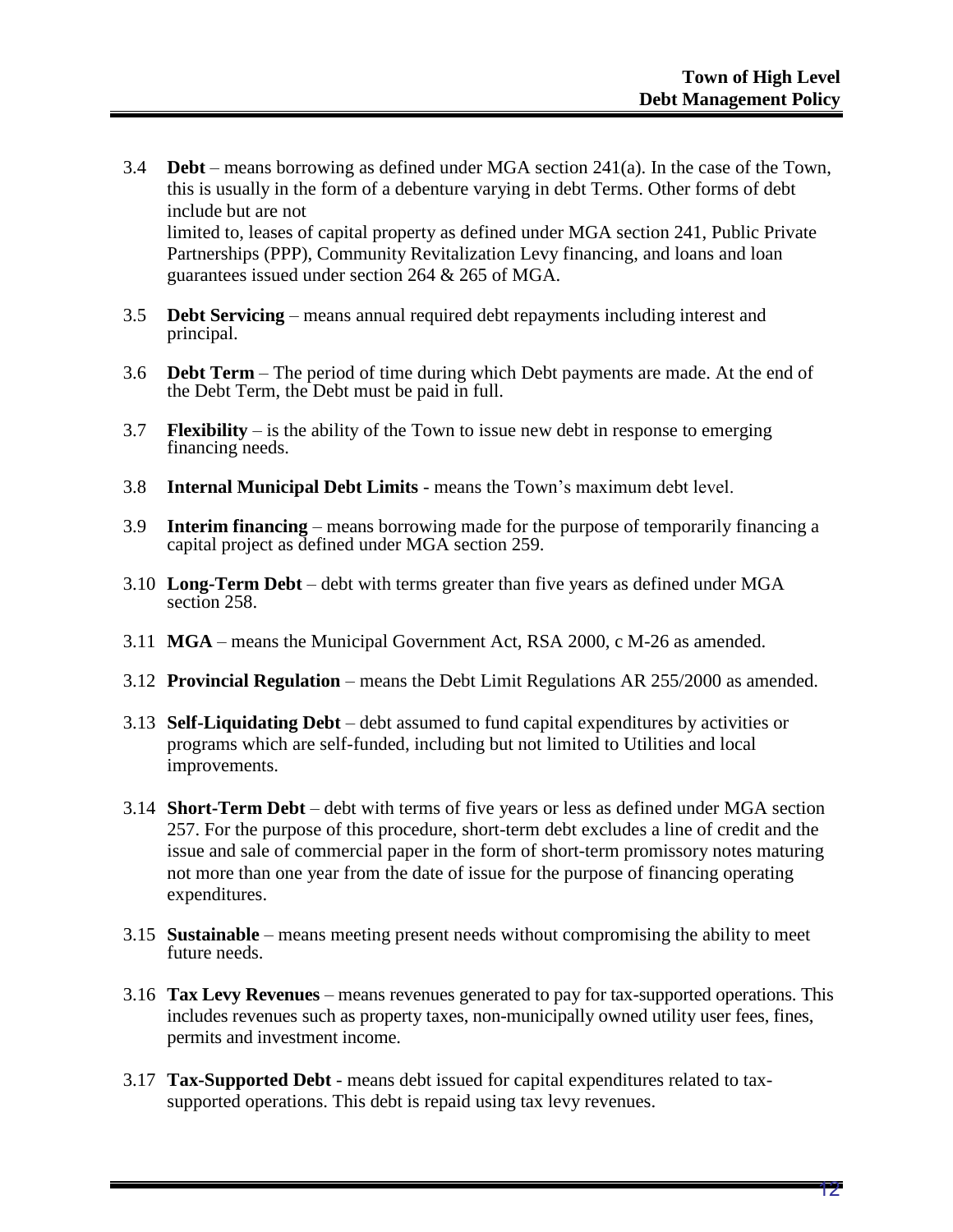3.18 **Utilities** - are self-funded operations providing a service to its customers.

### **4.0 Policy Guidelines**

- 4.1 Use of Debt
	- 4.1.1 The Town will not issue long-term debt or short-term debt obligations to finance current operating expenditures.
	- 4.1.2 When making a decision about the use of debt, alternative capital financing sources should be considered.
	- 4.1.3 Long-term debt will be considered for capital expenditures for:
		- 4.1.3.1 large projects with long-term benefits;
		- 4.1.3.2 projects with benefits to the community at large;
		- 4.1.3.3 growth related projects;
		- 4.1.3.4 emerging needs to support corporate priorities and approved strategic plans; and
		- 4.1.3.5 major rehabilitation of existing assets.
	- 4.1.4 Short-term debt can be considered for interim financing for capital expenditures.
- 4.2 Debt Approval
	- 4.2.1 A multi-year debt guideline and corresponding debt service funding strategies, consistent with the capital planning and budget cycle, will be developed. The guideline will be segregated by debt categories as identified under clause 4.5.1.
	- 4.2.2 Capital projects for debt financing will proceed through the budget process.
	- 4.2.3 New debt issues will:
		- 4.2.3.1 be affordable, sustainable and maintain the Town's financial flexibility;
		- 4.2.3.2 identify sources of funding for debt repayment; and
		- 4.2.3.3 align with the Town's capital plans and Strategic Plan.

### 4.3 Debt Planning & Management

- 4.3.1 All issuance of debt requires an authorized bylaw.
- 4.3.2 Internal processes and systems will be developed and maintained to ensure sound debt management.

### 4.4 Debt Limits

4.4.1 The Town has established an internal Municipal debt limit equal to 80% of the debt limit established by provincial regulation.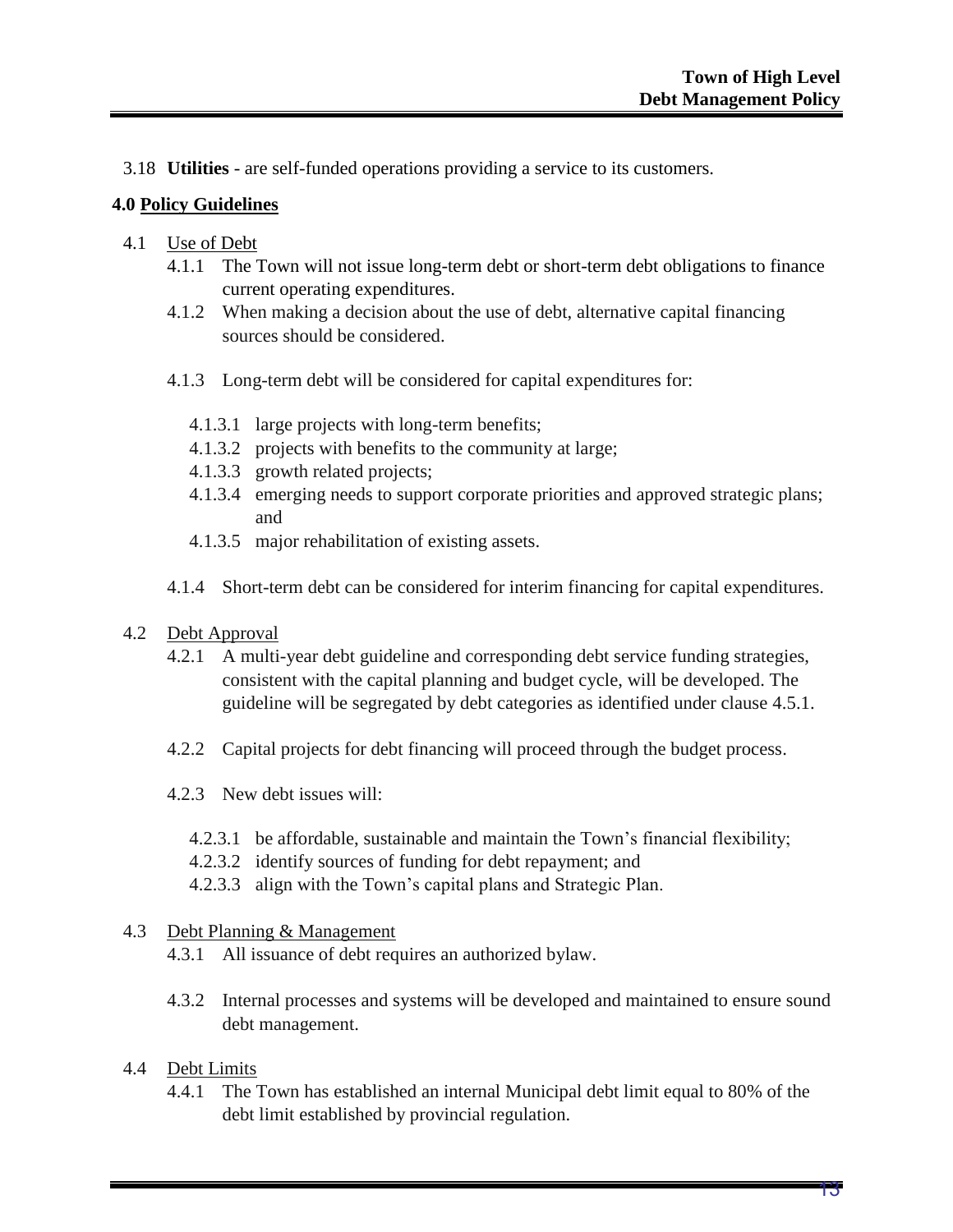- 4.4.2 Total debt service costs will not exceed 80% of the debt service limit established by provincial regulation.
- 4.4.3 Debt service costs for tax-supported debt will not exceed 20% of the taxes available for municipal purposes.
- 4.5 Debt Categories
	- 4.5.1 To support debt planning, management and reporting, debt is categorized into two groups based on the funding source for debt service as follows:
		- 4.5.1.1 Tax-Supported Debt;
		- 4.5.1.2 Self-Liquidating Debt.

### 4.6 Debt Amortization Term

- 4.6.1 Debt term shall not exceed the probable lifetime of the underlying asset.
- 4.6.2 The following elements should be considered when establishing the debt term:
	- 4.6.2.1 cost minimization,
	- 4.6.2.2 availability of debt servicing funding,
	- 4.6.2.3 fair distribution of costs between periods,
	- 4.6.2.4 capital life cycle implications.
- 4.7 Debt Structure
	- 4.7.1 Alternative Debt repayment structures can be utilized to issue debt, e.g. fixed and variable rates.
	- 4.7.2 Alternative borrowing techniques and strategies such as lease financing shall be considered if benefits can be demonstrated.

### 4.8 Debt Repayment Funding

- 4.8.1 New Debt Service costs will be funded by long-term sustainable revenue.
- 4.8.2 New Debt Service costs for Utilities, local improvements and community revitalization levy financing will be funded through corresponding revenues.

### 4.9 Debt Prepayment or Refinancing

4.9.1 Procedures will be developed to review and consider cost saving opportunities through prepayment or refinancing of existing debt.

### 4.10 Reporting

4.10.1 For benchmarking, the Town's debt will be monitored and reported in the Capital Plan, at a minimum, against the limits and guidelines identified in section 4.4.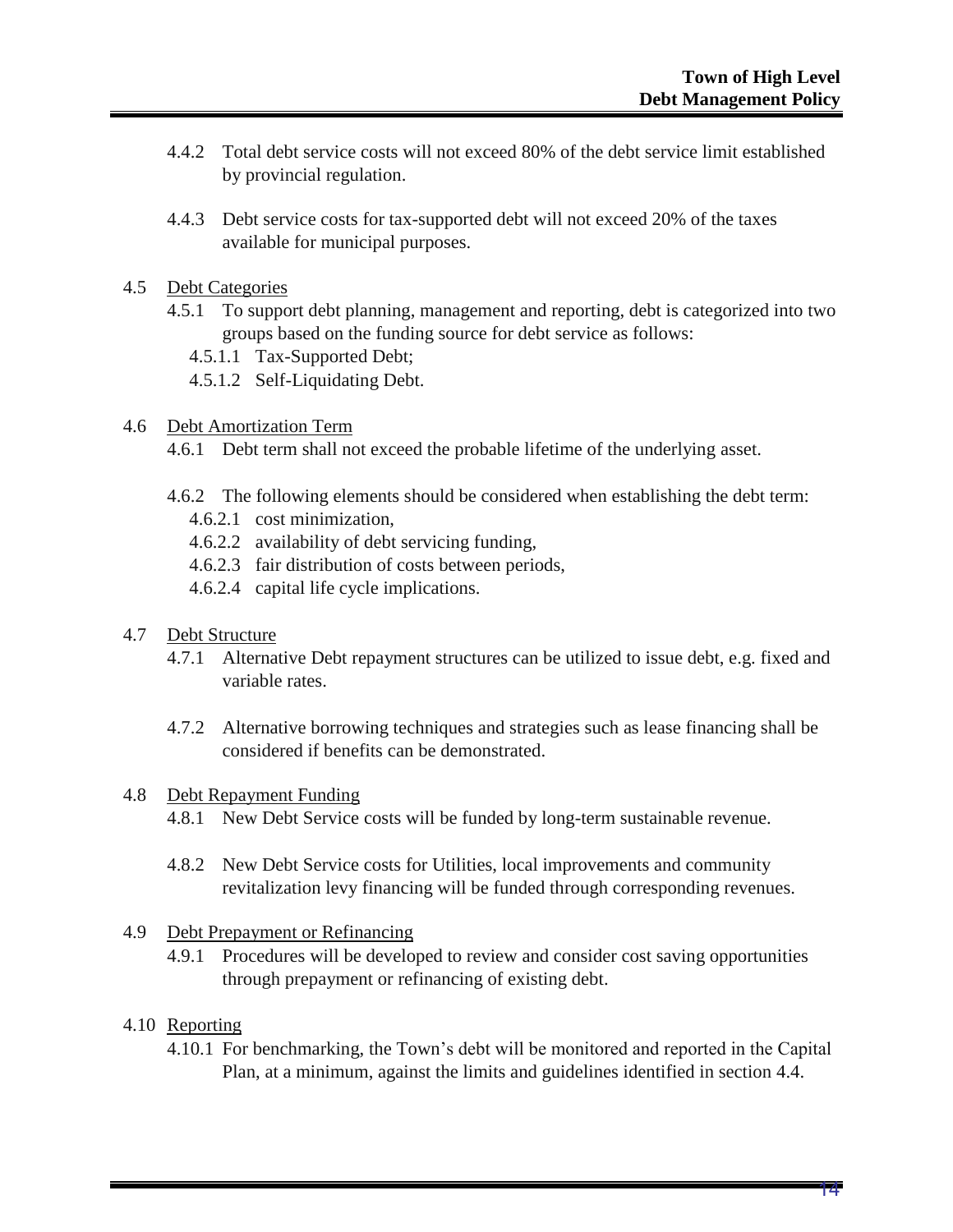### **5.0 Assistance & Interpretation Contact Information**

| <b>Director of Finance and Administration</b> | <b>Chief Administrative Officer</b> |
|-----------------------------------------------|-------------------------------------|
| Office: (780) 821-4002                        | Office: (780) 821-4001              |
| Email: dfa@highlevel.ca                       | Email: cao@highlevel.ca             |

Cell phone contact details may be listed in the staff directory.

### **6.0 Revision History**

| Rev. No. | Date<br>(YYYY/MM/DD) | <b>Description</b>               | <b>Status</b> |
|----------|----------------------|----------------------------------|---------------|
| 0.0      | 2022/05/24           | Approved by Council, Res# XXX-22 | Active        |
|          |                      |                                  |               |